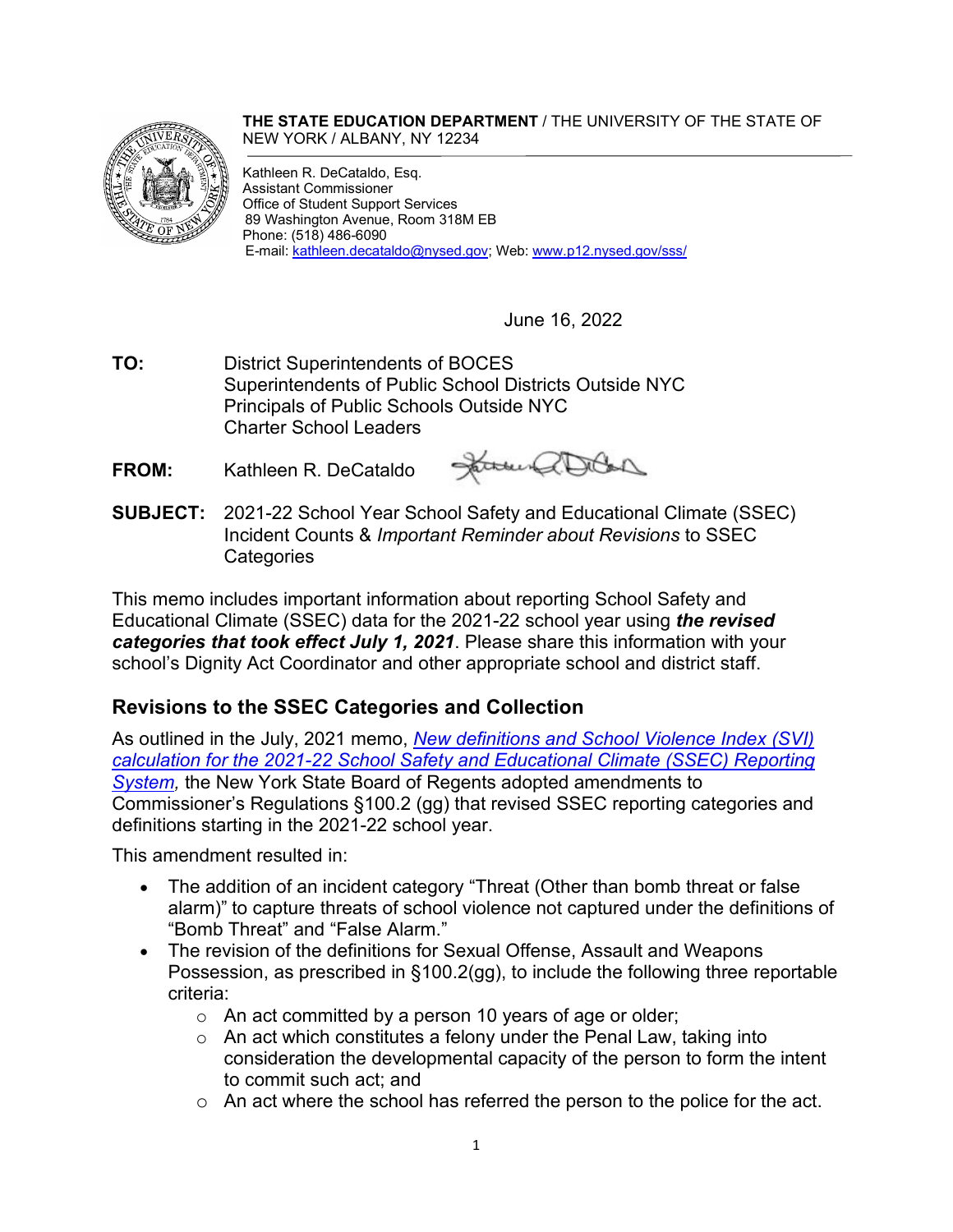## **Submission of 2021-22 SSEC Data**

To fulfill the requirements of federal law relating to unsafe school choice, Education Law §2802 requires the Commissioner to annually determine which public elementary and secondary schools are persistently dangerous, in accordance with the Commissioner's regulations. Each school is required to maintain a record of all violent and disruptive incidents that occur within each school year, from July 1 through June 30, and to provide an annual report, to the Department, of number of such incidents in each category outlined in section §100.2(gg) of Commissioner's regulations.

All public schools and districts, charter schools, and BOCES that were active for any period during the 2021-22 school year are required to submit data regarding School Safety and Educational Climate to the New York State Education Department (NYSED) – including where the number of incidents reported is zero. In addition, all relevant incidents that occurred during the summer months of 2021, including when summer school was in session, must be included when reporting the 2021-22 data.

#### **The Importance of Accurate Reporting**

Accurately reporting all SSEC incidents provides your school and community with a realistic view of the areas your school will focus on as you continue your work to improve school climate and provide learning environments where all students feel supported and ready to learn. In particular, it is important to remember that Dignity for All Students Act (DASA) incidents reported under category 5: *Material Incidents of Discrimination Harassment and Bullying, and Cyberbullying,* apply to all students not just "protected classes" and DASA does not require repetition for an incident to be [defined as founded](https://www.p12.nysed.gov/sss/documents/SSECGlossaryofTerms11.10.21.pdf) or material under DASA . Reportable incidents include incidents that occur only once, and those single incidents may have a significant impact on a student's learning environment.

## **Reporting Deadlines & Process**

| Category                                                                                                                                        | 2021-22 SSEC Deadline                                                   |
|-------------------------------------------------------------------------------------------------------------------------------------------------|-------------------------------------------------------------------------|
| 1. Schools identified as Potentially Persistently<br>Dangerous (PPD) for the 2021-22 school year and<br>notified by letter on February 11, 2022 | <b>July 11, 2022</b>                                                    |
| 2. Schools designated as Persistently Dangerous (PD)<br>for the school year                                                                     | <b>July 11, 2022</b>                                                    |
| 3. All other public schools, including charter schools,<br>school districts, and BOCES                                                          | <b>July 25, 2022</b><br>(School-level and district-level SSEC<br>forms) |

The SSEC data are collected through the IRS Data Exchange (IDEx), which is accessed through the [NYSED Application Business Portal.](https://portal.nysed.gov/abp) The 2021-22 SSEC data collection **opens on June 27, 2022** for all school districts, public schools, including charter schools, and BOCES. As a reminder once the 2021-22 school year data collection window closes on July 25, 2021, SSEC data may not be changed.